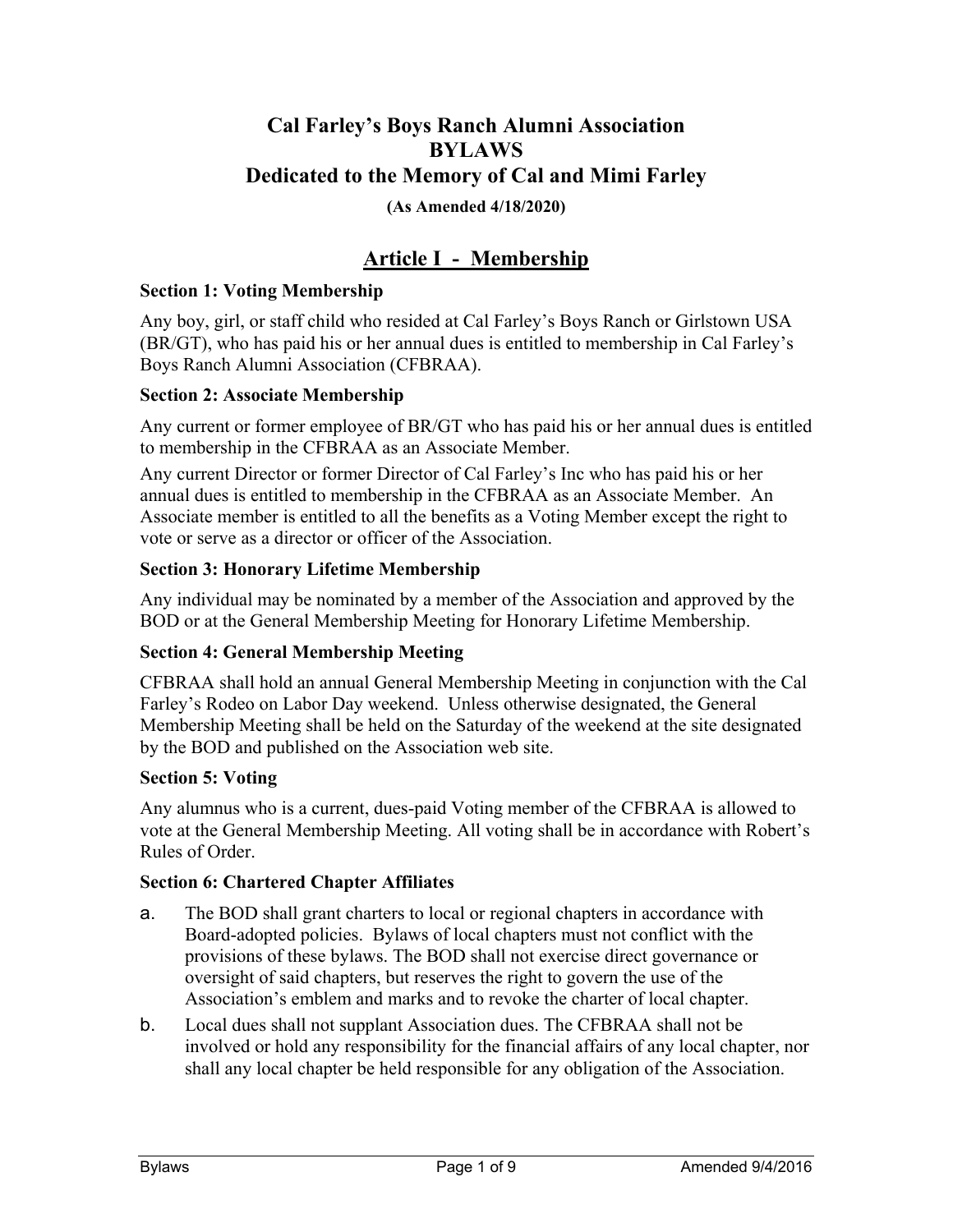## **Article II - BOD**

#### **Section 1: Powers**

The CFBRAA BOD shall have authority to formulate and administer policy for, the CFBRAA.

#### **Section 2: Eligibility**

No person shall be eligible to be a director unless that person is an active member.

#### **Section 3: Number of Directors**

The BOD shall be comprised of not more than eighteen (18) directors.

#### **Section 4: Election of Directors**

- a. Active members at the General Membership Meeting shall elect directors.
- b. The Executive Committee will submit names of members to be considered as Directors at the General Membership Meeting.
- c. Nominations by CFBRAA Members for Directors may also be taken from the floor at the General Membership Meeting.
- d. Vacancies occurring on the BOD between General Membership Meetings may be filled by a two-thirds affirmative vote of the remaining Board members. Such vacancies filled by the BOD shall be for the un-expired term only.

#### **Section 5: Terms of Directors**

- a. Members of the BOD shall be elected at the General Membership Meeting to serve for a term of three (3) years.
- b. Approximately one-third (1/3) of the BOD shall be elected each year.

### **Section 6: Removal of Directors**

Members of the BOD may be removed from service on the Board in any of the following ways:

- a. Death
- b. Resignation
- c. For cause; by a two-thirds affirmative vote of the BOD:

For this to occur

- 1. Seventy-five percent of the qualified BOD must be present at the meeting to remove any other BOD member from his/her position.
- 2. The cause and intention to remove the Director shall be sent to the last known address of said Director no less than thirty days prior to the meeting to remove.
- 3. The member shall be entitled to sit before the body considering his/her removal, and make any presentation before that body that he/she may desire.
- 4. There is no appeal after a two-thirds voted has been taken by the BOD.
- 5. After this vote concerning said Director, the incident or circumstances justified as cause for removal may not be brought against them again within the remainder of the Director's term.

### **Section 7: Meetings of the BOD**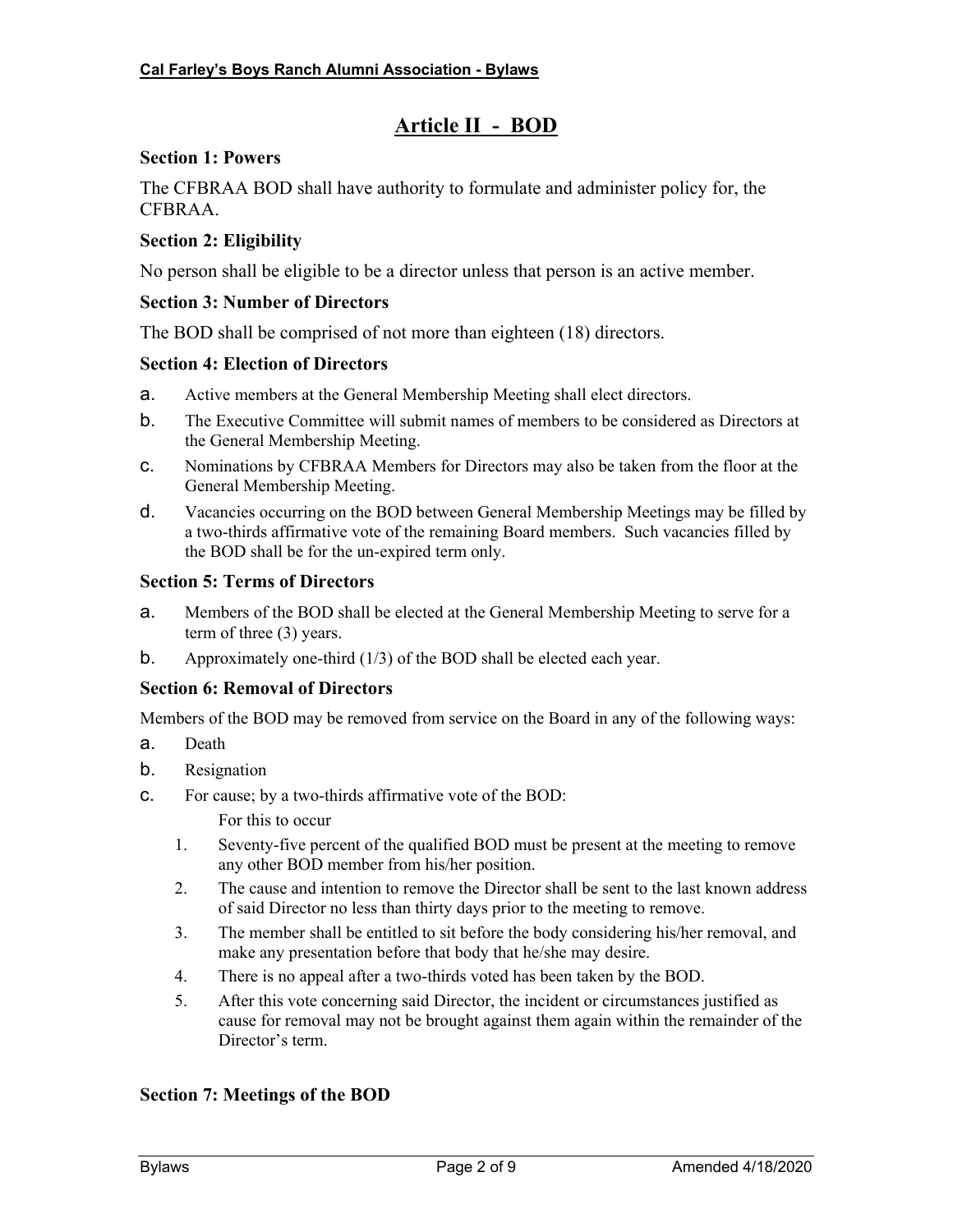- a. **Presiding Officers**: At all meetings of the BOD, the President shall preside as Chairperson, and the Secretary of the BOD shall take minutes of the meetings.
- b. **Roll of Persons Present**: the Secretary shall note in the minutes of all BOD meetings, the names of all persons present at the meeting.
- c. **Quorum**: A majority of the BOD, shall constitute a quorum. Except where specifically provided otherwise in these Bylaws, the vote of a majority of the Directors present and voting shall be necessary for the adoption of any matter voted upon by the BOD. Voting by proxy shall not be allowed.
- d. **Rules of Order**: To the extent that they are not contrary to the Texas Nonprofit Corporation Act, the Articles of Incorporation, or these Bylaws, the latest edition of Robert's Rules of Order shall govern procedure at all meetings of the BOD.

### **Section 8: Called Meetings**

The BOD shall meet upon the call of the President or upon the call of any three (3) members of the BOD. The call shall be forwarded to all BOD members at their most current email address and shall include an agenda of items to be considered at the meeting. The business conducted at each meeting shall be limited to those items listed in the agenda, except upon a majority vote of those directors present and voting. The agenda for each meeting of the BOD shall be made available to all BOD members via email and/or posting on the CFBRAA website, at least 4 days prior to regularly scheduled or called meetings unless the subject is urgent, requiring immediate attention.

### **Section 9: Telephone Conferences**

Telephone conferences of the BOD may be called and shall be considered meetings under Sections 7 and 8 of this Article.

## **Article III - Officers of the Corporation**

### **Section 1: Officers**

The officers of CFBRAA shall consist of a President, a Vice President, a Secretary, and a Treasurer. The BOD may appoint such other officers, as it deems necessary, and in so doing shall define their respective duties and terms of office. All officers serve without pay, volunteering their time and efforts for the benefit of the CFBRAA.

### **Section 2: Eligibility**

No person shall be eligible to be an officer of the Association unless that person is a member of the BOD.

### **Section 3: Election and Term of Officers**

Following the adjournment of the General Membership Meeting, the BOD shall convene for the purpose of holding the organizational meeting. At this meeting, the BOD shall elect from its membership a President, a Vice President, a Secretary, and a Treasurer. The term of office for each of the previously mentioned officers shall be for one (1) year beginning upon election and ending when his or her replacement is elected, or the officer ceases to be an active member of the BOD.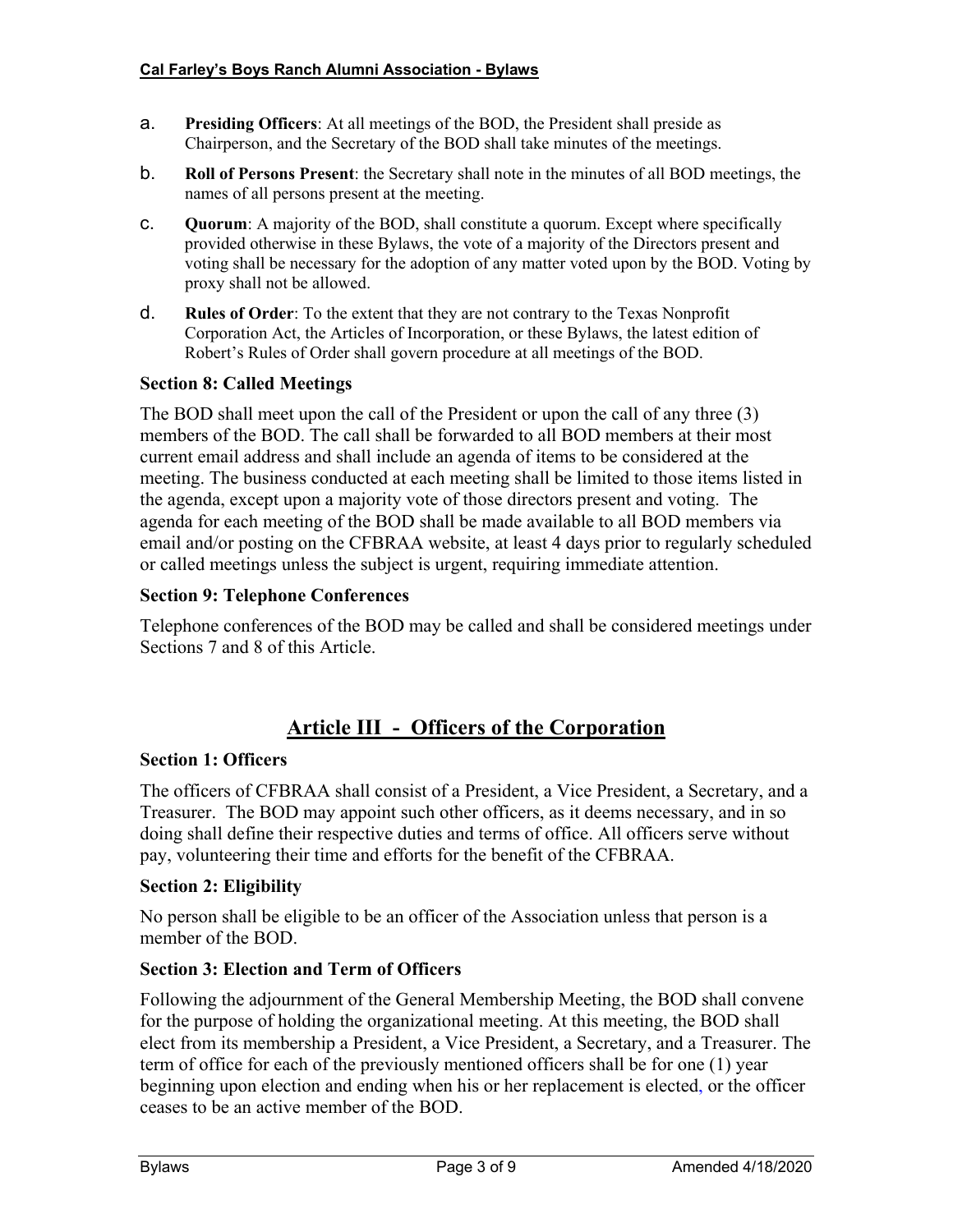## **Section 4: Vacancies**

If at any time, the office of President shall become vacant, the Vice President shall become President and the Vice President position shall be filled by a special election at the next meeting of the BOD. If at any time the BOD shall determine that one of the other officers of the Association is unable or unwilling to complete the term to which they were elected or appointed, the BOD shall declare a vacancy, and at the next meeting of the BOD, shall fill that vacancy by special election.

## **Section 5: Duties**

- a. **President**: The President shall preside as Chairperson at all meetings of the BOD and the General Membership Meeting. The President shall sign official documents, and shall perform such other duties as usually pertain to the office of President.
- b. **Vice President**: The Vice President shall perform the duties of the President in the event of the disability, absence, death, resignation, or other inability of the President to perform such duties. The Vice President shall also perform such other duties and further duties as may be assigned to him/her or authorized by the BOD.
- c. **Secretary**: The Secretary shall make and keep, or cause to be made and kept, correct records or minutes of the proceedings of the BOD, and shall perform such other duties as are normally performed by Secretaries of corporations, and such other duties as may be imposed upon him/her or authorized by the BOD.
- d. **Treasurer**: The Treasurer shall have responsibility for handling and accounting of all funds and property of the CFBRAA. The Treasurer shall provide direction and oversight to any and all who handle monies of the Association assuring that the Financial Policies of the Association are followed completely.

# **Article IV - Projects and Finances**

## **Section 1: Reports**

At each meeting of the BOD and at the discretion of the President and the General Membership Meeting, the President shall require an oral or written report from the Chairperson of each committee responsible for any project being carried on by the Association. Each said report shall include a detailed accounting of project finances.

## **Section 2: Annual Budget**

The Finance Committee will prepare and recommend an annual operating budget to the BOD prior to the end of the fiscal year. The BOD will adopt an operating budget for each fiscal year.

### **Section 3: Financial Policies**

The BOD shall adopt Financial Policies and conduct fiduciary responsibilities according to those policies. The Finance Committee will review the Financial Policies at least biannually (every two years) and bring recommended changes to the BOD for action.

### **Section 4: Dues**

Dues are set by the BOD and are subject to ratification by a majority of active members during the General Membership Meeting.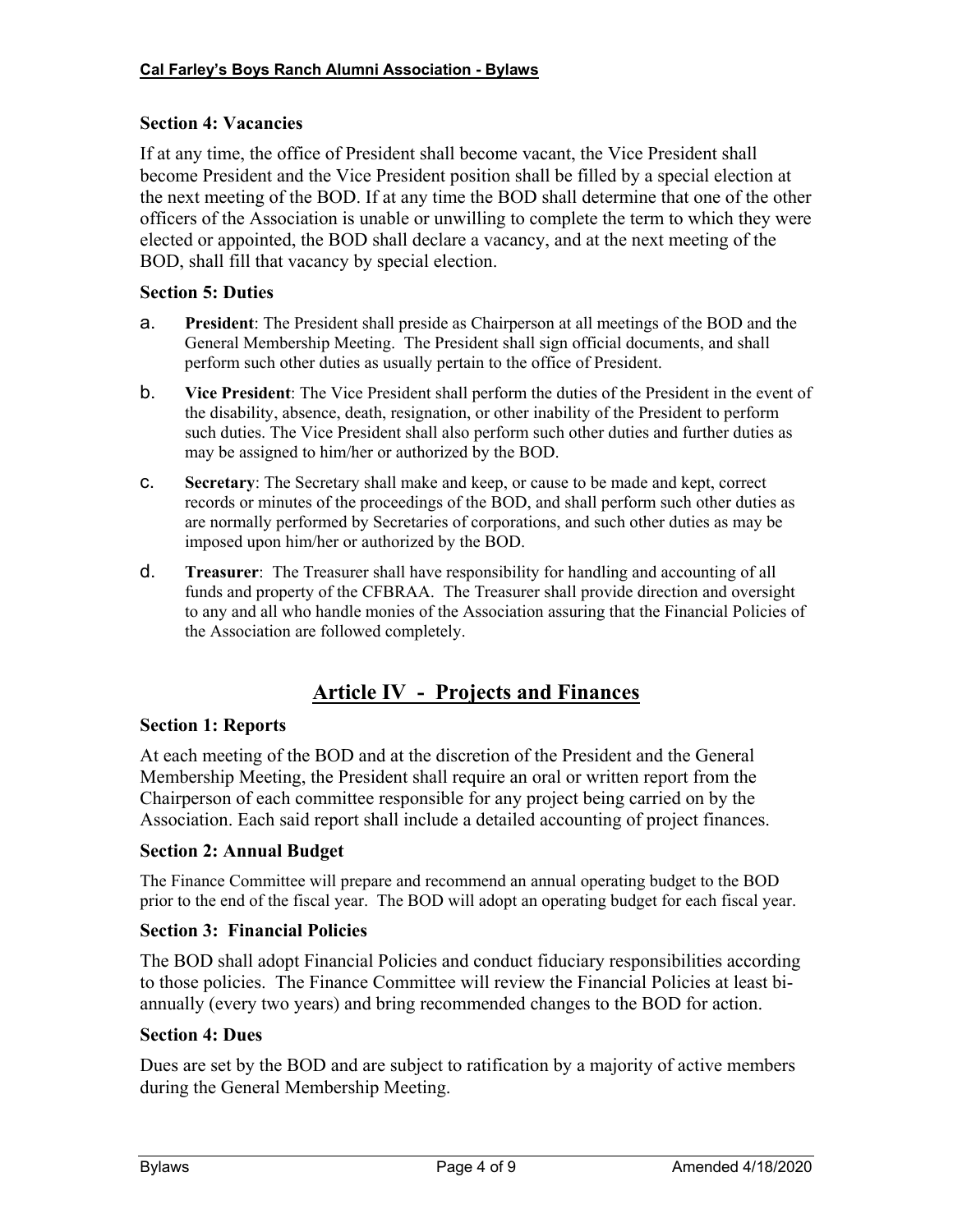# **Article V - Committees**

### **Section 1: Executive Committees**

The Executive Committee shall be composed of the Chairpersons of each Standing Committee and the officers of the BOD. The BOD shall elect the Chairperson of the Executive Committee. This Committee shall provide oversight to the Association between General Membership and BOD Meetings and serve as the Nominating Committee for the Association. The Executive Director may not serve as a voting member of the Executive Committee.

### **Section 2: Standing Committees**

a. Finance Committee:

The Treasurer shall serve as a non-voting member of the Finance Committee. The Finance Committee shall review, direct and coordinate the financial transactions of the Association. Its work shall include supervision of disbursements of all funds for the current fiscal year, the planning of the budget for the coming year, and administering the current budget.

b. Membership Committee:

The primary duty of the Membership Committee is to promote membership in the Association. This Committee is responsible for administering the Association database, and. planning and promoting activities to achieve CFBRAA objectives.

c. Scholarship Committee:

The responsibility of the Scholarship Committee is administration of the CFBRAA scholarships in keeping with the approved Scholarship Policies.

d. Crisis Support Committee:

The responsibility of the Crisis Support Committee is administration of the CFBRAA crisis support services in keeping with the approved Crisis Support Policies.

e. Annual Meeting Committee:

The responsibility of the Annual Meeting Committee is promotion and organization of the General Membership Meeting of the Association and associated events. The Committee will develop and administer a budget for the events, set the schedule, promote sponsorships, arrange for facilities, coordinate activities and staffing.

f. Development Committee

The Development Committee's major role is to develop and oversee the implementation of the Association's fundraising strategies and campaigns. The committee is not responsible for raising the money but for leading the Association to ensure that the funds are raised.

All Standing Committees shall consist of seven (7) to nine (9) members elected by the BOD. Only active members of the CFBRAA may serve on Standing Committees. The Executive Committee may fill vacancies of unexpired terms as necessary. Members may serve three year terms with approximately one third of the Committee rotating off each year. Members may serve up to three consecutive terms. At least two members of the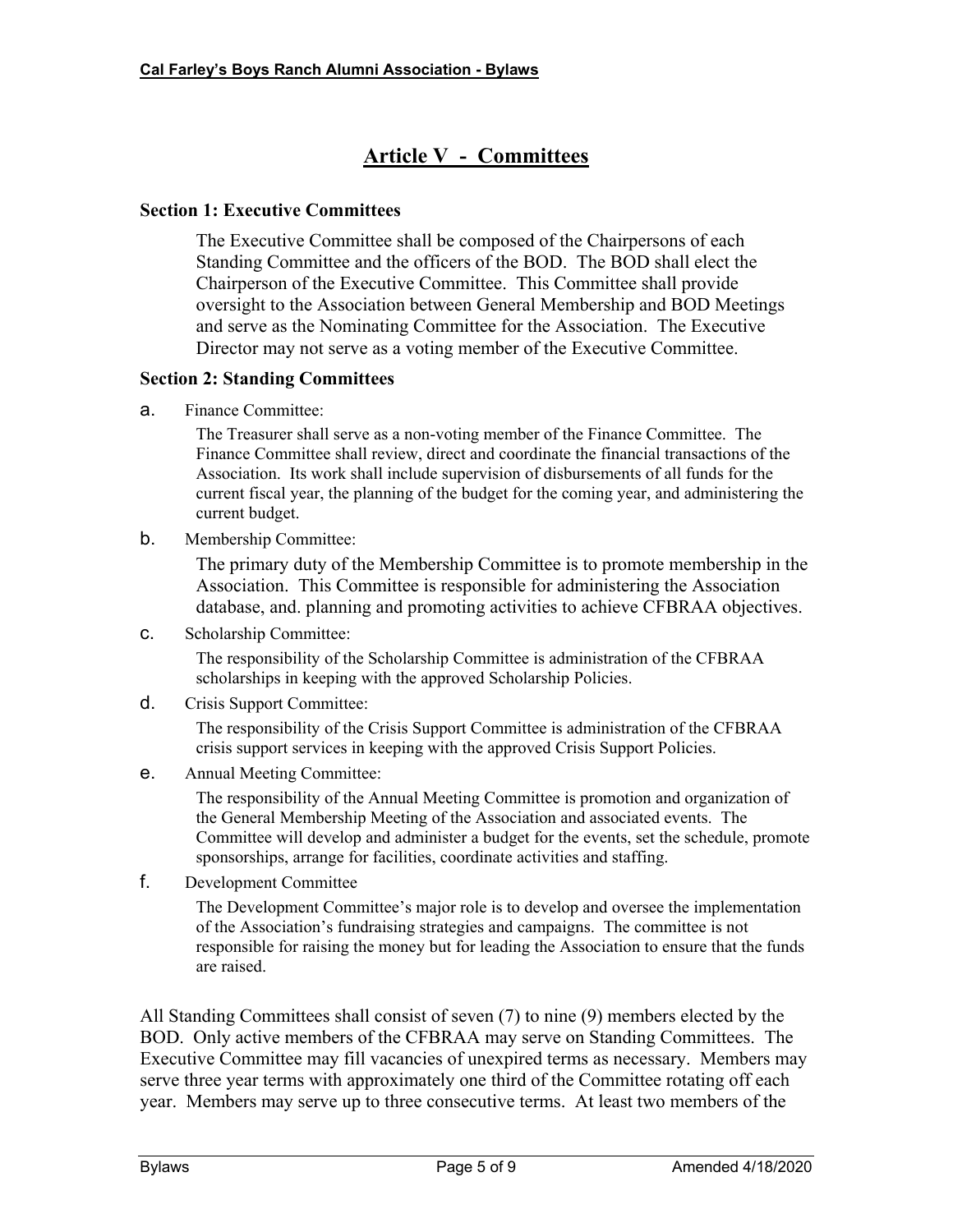BOD will be serving on each Standing Committee at all times. The Chairperson of each Standing Committee will be an active member of the BOD.

## **Section 3: Other Committees**

The BOD may designate and appoint other committees, each of which shall be comprised of at least one Director and such other persons as may be appointed by the BOD. Said committees, to the extent designated by the BOD, shall have and exercise the authority of the BOD in the management of the Association.

Standing and/or appointed committees may appoint sub-committees responsible only to the committee appointing them.

## **Section 4: Committee Limitations**

No Committee (standing or appointed) shall have the authority to:

- a. Amend, alter, or repeal the Bylaws or Policies of the CFBRAA;
- b. Elect, appoint, or remove any member of any such Committee or any Director or officer of the CFBRAA;
- c. Amend the Articles of Incorporation;
- d. Adopt a plan of merger or a plan of consolidation with another corporation;
- e. Authorize the sale, lease, exchange, or mortgage of all or substantially all of the property and assets of the CFBRAA;
- f. Authorize the voluntary dissolution of the CFBRAA or to revoke proceedings therefore;
- g. Adopt a plan for the distribution of the assets of the CFBRAA; or
- h. Amend, alter, or repeal any resolution of the BOD, which by its terms provides that it shall not be amended, altered, or repealed by such committee.

The designation and appointment of any such committee and the delegation thereto of authority shall not operate to relieve the BOD, or any individual Director, of any responsibility imposed upon it or them by law.

### **Section 5: Executive Director**

The CFBRAA may choose to employ the services of an Executive Director. The Executive Director shall be appointed by the BOD and is responsible directly to the Executive Committee of the Association. At the discretion of the BOD, the Executive Director may serve as a non-voting member of the BOD and may serve as Secretary and / or Treasurer of the Association. The responsibilities and guidelines for the Executive Director are outlined in the Policies of the CFBRAA.

## **Article VI - Seal and Execution of Instruments**

## **Section 1: Seal of CFBRAA**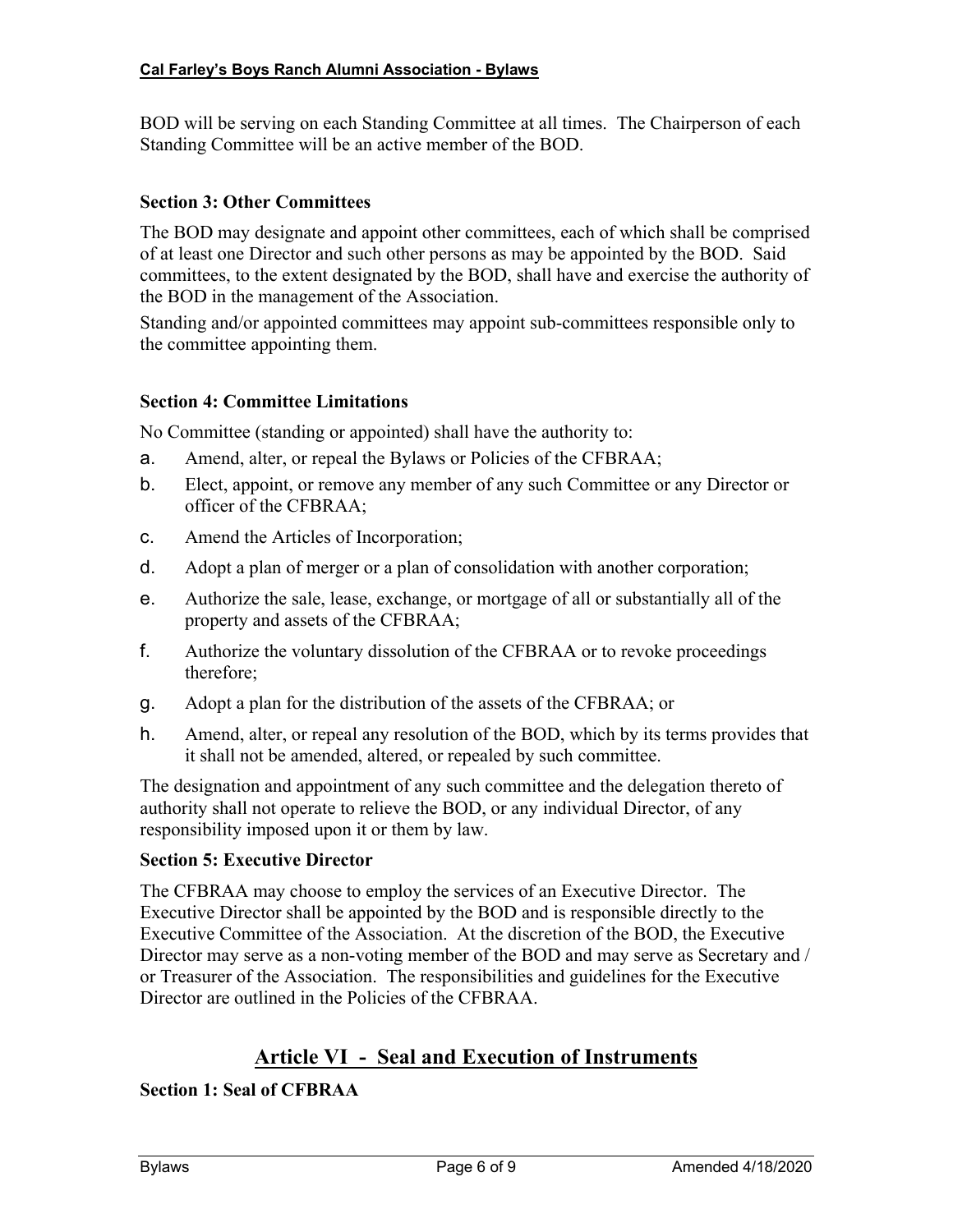The seal of the corporation shall be circular in form and shall bear on its outer edge "CFBRAA" and in the center the word "Seal". The BOD may change the form of the seal or the inscription thereon at pleasure.

## **Section 2: Logo of CFBRAA**

The logo of the corporation shall be circular in form and shall bear, on its outer edge, "CFBRAA" and can only be used with the permission of the BOD.

## **Article VII - Amendments**

## **Section 1: Amendments of Bylaws**

These Bylaws may be amended by a two-thirds vote of the Directors entitled to vote at a meeting of the BOD at which seventy-five percent of the Directors are present, after such proposed amendment shall have been proposed in writing and filed with the Secretary by a Director at least ten (10) days prior to such a meeting. It shall be the duty of the Secretary to forthwith cause to be mailed a copy of such proposed amendment to each Director. Such proposed amendment may be rejected, adopted, or altered and adopted at the meeting where it is considered, provided, however, that such alteration, if any, shall be germane to the proposed amendment. By written consent of the entire BOD on file with the Secretary at the time of consideration of the proposed amendment, the proper filing of the proposed amendment with the Secretary may be waived.

## **Section 2: Amendment of Charter**

The Articles of Incorporation of CFBRAA may be amended in the same manner by which these Bylaws may be amended as specified in the preceding section.

## **Section 3: CFBRAA Policies**

The BOD shall have exclusive authority to approve and amend the Policies of the CFBRAA. Approval of new policies or amendments to previously adopted policies requires a majority vote of the BOD in official (organizational or called) business session.

## **Section 4: Effectuating Amendments**

Amendments made to the Bylaws or Policies in pursuance of Sections 1 or 3 of this Article shall be effective forthwith unless the resolution adopting the amendment specifies a future date upon which such amendment shall become effective. Amendments to the Articles of Incorporation adopted in pursuance of Section 2 of this Article shall be come effective when filed with the Secretary of State of Texas, and the proper officers shall cause the certificate or evidence of such amendment to be promptly and properly prepared, executed, and filed after the authorization thereof as above provided.

# **Article VIII - Indemnification**

## **Section 1: When Indemnification Is Required, Permitted, and Prohibited**

a. The Association will indemnify a director, officer, committee member, employee, or agent of the Association who was, is, or may be named defendant or respondent in any proceeding as a result of his or her actions or omissions within the scope of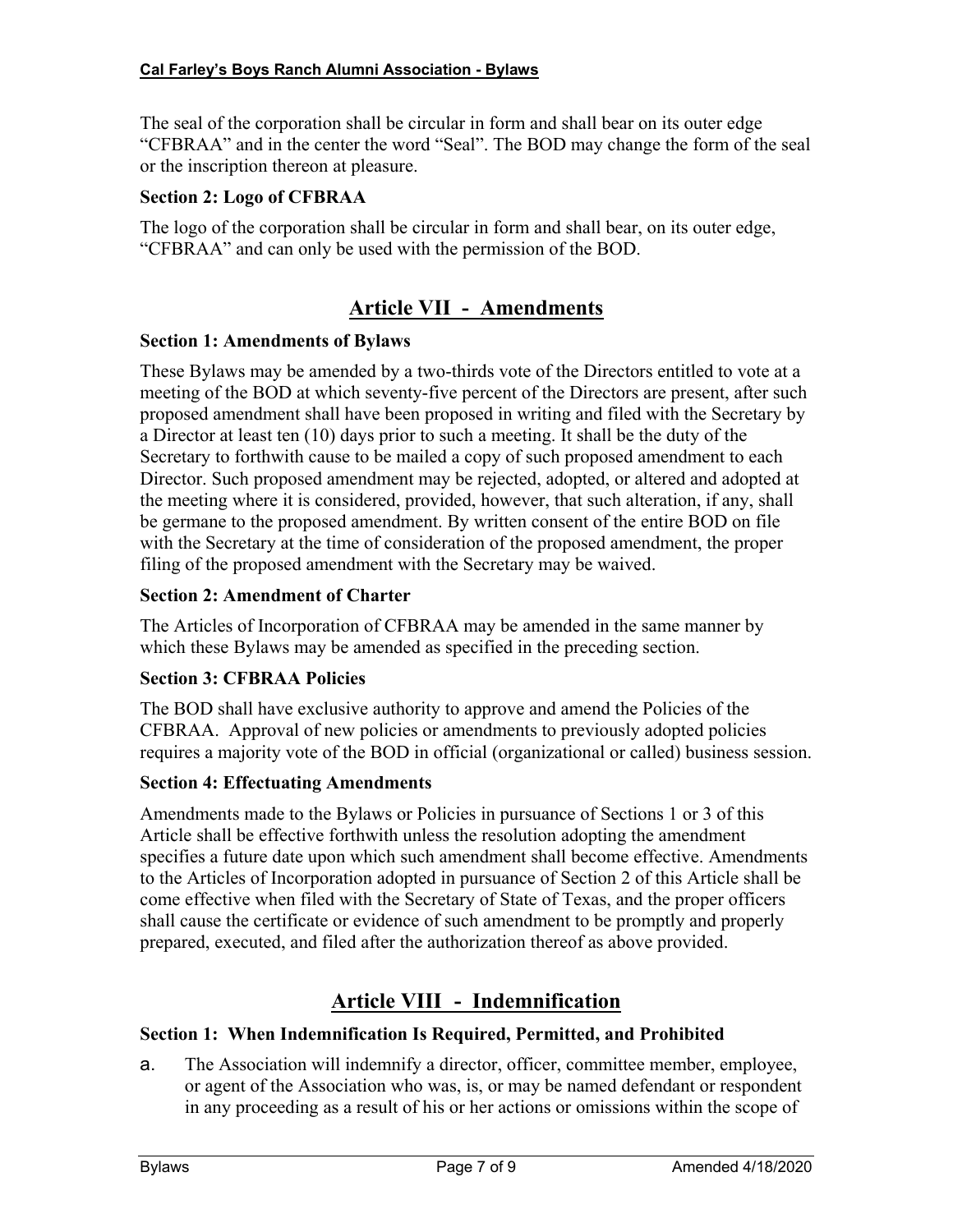his or her official capacity in the Association. For the purposes of this article, an agent includes one who is or was serving at the Association's request as a director, officer, partner, venturer, proprietor, trustee, partnership, joint venture, sole proprietorship, trust, employee-benefit plan, or other enterprise.

- b. The Association will indemnify a person only if he or she acted in good faith and reasonably believed that his or her conduct was in the Association's best interests. In case of a criminal proceeding, the person may be indemnified only if he or she had no reasonable cause to believe that the conduct was unlawful. The Association will not indemnify a person who is found liable to the Association or is found liable to another on the basis of improperly receiving a personal benefit from the Association. A person is conclusively considered to have been found liable in relation to any claim, issue, or matter if the person has been adjudged liable by a court of competent jurisdiction and all appeals have been exhausted. Termination of a proceeding by judgment, order, settlement, conviction, or on a plea of nolo contendere or its equivalent does not necessarily preclude indemnification by the Association.
- c. The Association will pay or reimburse expenses incurred by a director, officer, committee member, employee, or agent of the Association in connection with the person's appearance as a witness or other participation in a proceeding involving or affecting the Association when the person is not a named defendant or respondent in the proceeding.
- d. In addition to the situations otherwise described in this paragraph, the Association may indemnify a director, officer, committee member, employee, or agent of the Association to the extent permitted by law. However, the Association will not indemnify any person in any situation in which indemnification is prohibited by paragraph (b.) of this Section.
- e. The Association may advance expenses incurred or to be incurred in the defense of a proceeding to a person who might eventually be entitled to indemnification, even though there has been no final disposition of the proceeding. Advancement of expenses may occur only when the procedural conditions specified in paragraph (c.) of Section 3, below, have been satisfied. Furthermore, the Association will never advance expenses to a person before final disposition of a proceeding if the person is a named defendant or respondent in a proceeding brought by the Association or if the person is alleged to have improperly received a personal benefit or committed other willful or intentional misconduct.

## **Section 2: Extent and Nature of Indemnity**

The indemnity permitted under these bylaws includes indemnity against judgments, penalties, (including excise and similar taxes), fines, settlements, and reasonable expenses (including attorney's fees) actually incurred in connection with the proceeding. If the proceeding was brought by or on behalf of the Association, the indemnification is limited to reasonable expenses actually incurred by the person in connection with the proceeding.

## **Section 3: Procedures Relating to Indemnification Payments**